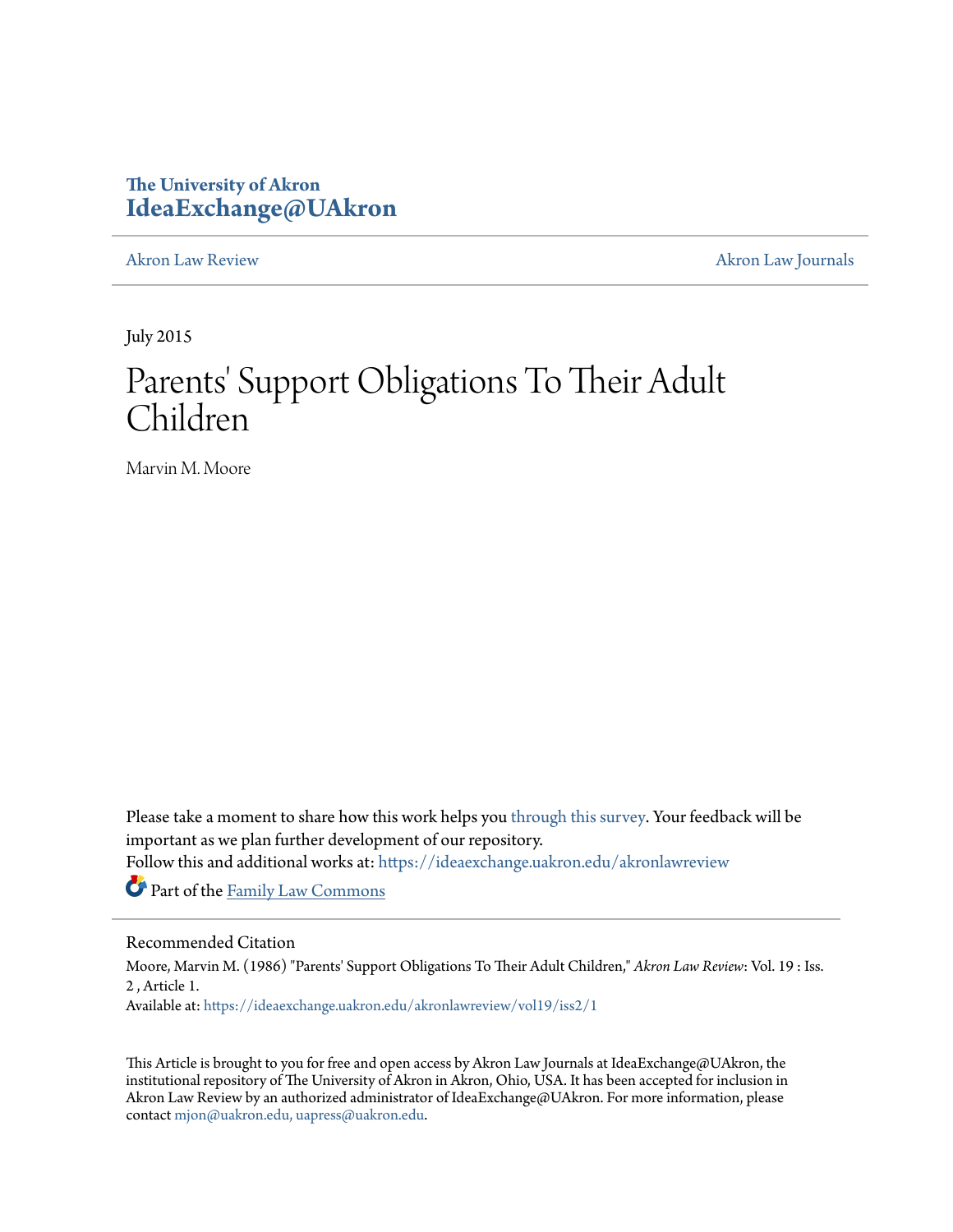## **PARENTS' SUPPORT OBLIGATIONS TO THEIR ADULT CHILDREN**

### **by**

## MARVIN M. MOORE\*

## **I. INTRODUCTION**

The average parent is likely to assume that his legal obligations to his children terminate upon the child's attainment of majority. This was, in fact, the common law rule,' and it is true in a few states today.' However, most jurisdictions, through statute or court decision, have made parents responsible for the maintenance of their physically or mentally incapacitated adult children,<sup>3</sup> and a number of states have authorized courts to order divorced parents to help defray their post-majority childrens' high school and/or college expenses." The purpose of this article is to examine and evaluate the states' support laws insofar as they impose an obligation on parents to provide financial assistance to their adult children.

## II. **CLASSIFICATION OF SUPPORT** LAWS

State child support laws may be classified into the following four groups:

**1.** Fourteen jurisdictions terminate parental support responsibility when the child reaches legal adulthood except in the situation where a divorcing parent has expressly agreed to assume some additional obligation.' About half of these states have support statutes which explicit**ly** authorize a court to order a divorcing parent to help maintain his "minor" children<sup>6</sup> (thereby excluding adult children from possible con-

\*Professor of Law, The University of Akron School of Law. B.A., 1955, Wayne State University; J.D., 1957, L.L.M., 1960, J.S.D., 1968, Duke University.

'Note, Domestic Relations-Child Support **-** Parental Duty to Support a Subnormal Adult Child. 48 Miss-**L.J.** 361 (1977).

*;See* infra note 5.

'See Feinberg v. Diamant, 389 N.E.2d 998, 1000 (Mass. 1979).

'Regarding parental liability through child's completion of high school, see infra note **13.** Respecting parental responsibility for child's higher education expenses, see infra note 14 and see also Annot. 99 A.L.R.3d 322, 355-59 (1978).

'Ala., Conn., Ga., Ind., Kan., Mont., Neb., Nev., **N.M.,** N.C., Tenn., Va., Wis., and Wyo. See infra notes 6 and 8.

**'CONN. GEN. STAT.** §§ 46b-56, 46b-66 (1981); **KAN. STAT. ANN.** § 60-1610 (1983); NEB. REV. **STAT.** § 42-364 (1983); N.M. **STAT. ANN.** § 40-4-7(B) (1978); N.C. **GEN. STAT** §§ 110- 128-129 (1975); **TENN. CODE ANN.** § 36-5-101(a) and (e) (1984); VA. **CODE** § 20-107.2 (1984).

Typical of this group is the Virginia statute, which provides in part: "Upon decreeing the dissolution of a marriage, and also upon decreeing a **divorce...** the court may make such further decree as it shall deem expedient concerning the custody and support of the minor children of the parties." **Id.**

The North Carolina approach differs from that of the others **by** limiting support entitlement to "dependent children" and then defining a "dependent child" as "any person under the age of 18 **[sicl** who is not otherwise emancipated, married or a member of the armed forces of the United States." N.C. **GEN. STAT.** §§ !10-128-129.

183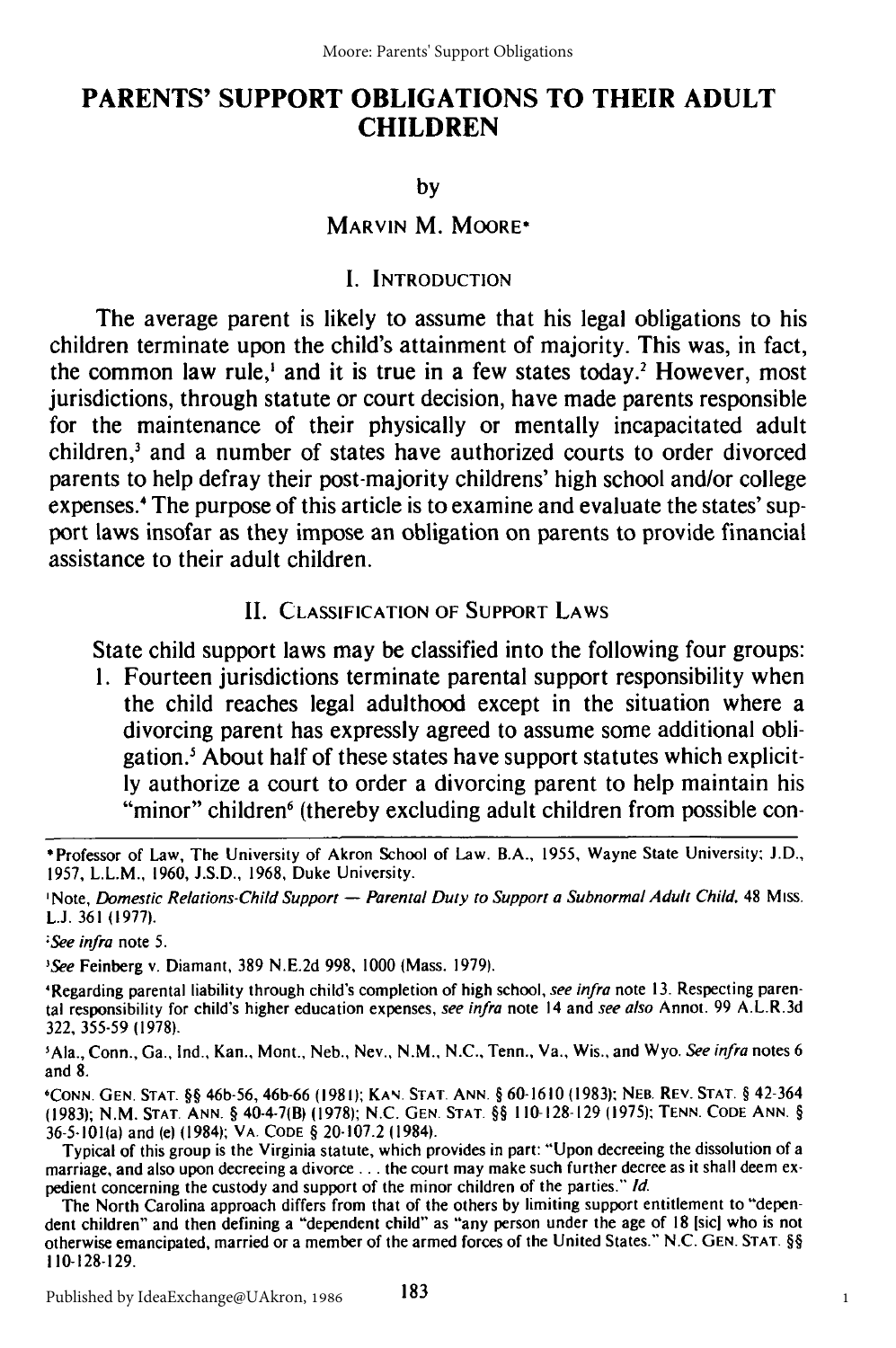sideration<sup>7</sup>), and the remaining jurisdictions have reached the same result through court decisions

- 2. Thirty jurisdictions impose responsibility on parents to support their adult children who are indigent and unable to maintain themselves.<sup>9</sup> Nineteen of these states clearly limit the parents' duty to situations where the child is physically or mentally incapacitated,<sup>10</sup> and statutes in nine states establish a parental support obligation whenever the child is needy and unable to maintain himself." The distinction between the two concepts (incapacitated as contrasted with needy and unable to provide for oneself) appears to be largely one of semantics, however, for the writer has been able to find only one case in which a healthy (nondisabled) adult was held to be needy and unable to support himself and therefore entitled to a judicial award of parental financial help.<sup>12</sup>
- **3.** Six states impose a duty on parents to support their children through high school, even though the child may attain the age of majority sev-

'See Note, Support Obligations of the Noncustodial Parent for Private. Secondary. and College Education: Toward a Uniform & Equitable Resolution. 16 SUFFOLK U.L. REV. 755, 780 (1982) [herinafter cited as Note].

'Davenport v. Davenport, 356 So. 2d 205 (Ala. Civ. App. 1978): Sherrard v. Sherrard, 242 Ga. 611, 250 S.E.2d 474 (1978); Isler v. Isler, 422 N.E.2d 416 (Ind. Ct. App. 1981); Chrestenson v. Chrestenson, 180 Mont. 96, 589 P.2d 148 **(1979),:** Norris v. Norris, 93 Nev. 65, 560 P.2d 149 (1977); Miller v. Miller, 67 Wis. 2d 435, 227 N.W.2d 626 (1975): Wantulok v. Wantulok, 67 Wyo. 22, 214 P.2d 477 (1950).

'Alaska, Ariz., Ark., Cal., Colo., D.C., Fla., Hawaii, Idaho, Ill., Iowa, Ky., La., Me., Md., Mass., Mich., Minn., N.H., N.J., **N.D.,** Ohio, Ore., Pa., R.I., S.C., S.D., Tex., Utah, and Wash. See infra notes **10-11.**

<sup>to</sup>The following ten jurisdictions have legislation providing that a parent can be made to support an adult child who is physically or mentally disabled: ARiz. REV. **STAT. ANN. §** 25-320B **(1976);** CAL. CIv. CODE **§§** 241(d), 242 (West 1983): D.C. CODE ANN. § 21-586 (1973) (duty limited to institutionalized mentally impaired children): HAWAIi. REV. **STAT.** § 580-47(a) (1983): ILL. REV. **STAT.** ch. 40 **§** 405.020 **(1980);** ME. REV. STAT. ANN. tit. **19,** § 441 (1984): MD. FAM. LAW. CODE ANN. § 13-101 (1984): **MINN.** STAT. **ANN.** § 518.54 (1984): S.C. **CODE** ANN. § 20-7-420(17) (1981): TEX. FAM. CODE **ANN.** § 14.05 (Vernon 1961).

Court decisions in nine states have established a parental duty to financially aid a handicapped adult child: Arkansas (Petty v. Petty, 252 Ark. 1032, 482 S.W. 2d 119 (1972)): Colorado (Koltay v. Koltay, 667 P.2d 1374 (Colo. 1983)): Florida (Fagan v. Fagan, 381 So. 2d 278 (Fla. Dist. Ct. App. 1980)-holding that a mentally impaired child is classified as "'dependent" within the meaning of Fla. Stat. Ann. **§** 743.07 (1980)): Michigan (Parrish v. Parrish, 138 Mich. App. 546, 361 N.W.2d 366 11984)-deciding that a divorced wife's voluntarily-assumed burden of caring for the parties' physically-incapacitated daughter entitled the wife to additional alimony): New Jersey (Kruvant v. Kruvant, 100 N.J.Super. 107, 241 A.2d 259 (1968)); Ohio (Castie v. Castle, **15** Ohio St. 3d 279, 473 N.E.2d 803 1984)): Rhode Island (Siravo v. Siravo, 424 A.2d 1047 (R.I. 1981)); Utah (Kiesel v. Kiesel, 619 P.2d 1374 (Utah 1980)); Washington (Van Tinker v. Van Tinker, 38 Wash. 2d 390, 229 P.2d 333 (1951)).

' AtLASKA **STAT. §** 25.20.030 (1983)- CAL. **CIV. CODE** § 206 JWest **1981);** IDAHIO **CODE** § 32-1002 **(1983); LA. Civ. CODE** ANN. § 229 (West 1952): N.H. REV. STAT. ANN. **§** 546-A:2 **(1980);** N.D. CENT. CODE § 14-09-10 **(1983):** OR. REV. STAT. § 109.010 **(1981):** PA. STAT. ANN. tit. **62,** § 1973 (Purdon 1968), S.D. **CODIFIED** LAWS ANN. § 25-7-6 (1976).

"Rebensdorf v. Rebensdorf, 169 Cal. App. 3d 138, 215 Cal. Rptr. 76 (1985) (holding that a divorced father could be ordered to continue child support payments to his eighteen-year-old son, who was classified as "in need," until the son finished high school).

California has been included in this group of states and in the immediately preceding group as well because California imposes both a general statutory obligation to financially aid one's indigent children who are unable to maintain themselves and a separate specific statutory duty to help support one's incapacitated https:/**/hildren**hange.uakron.edu/akronlawreview/vol19/iss2/1 2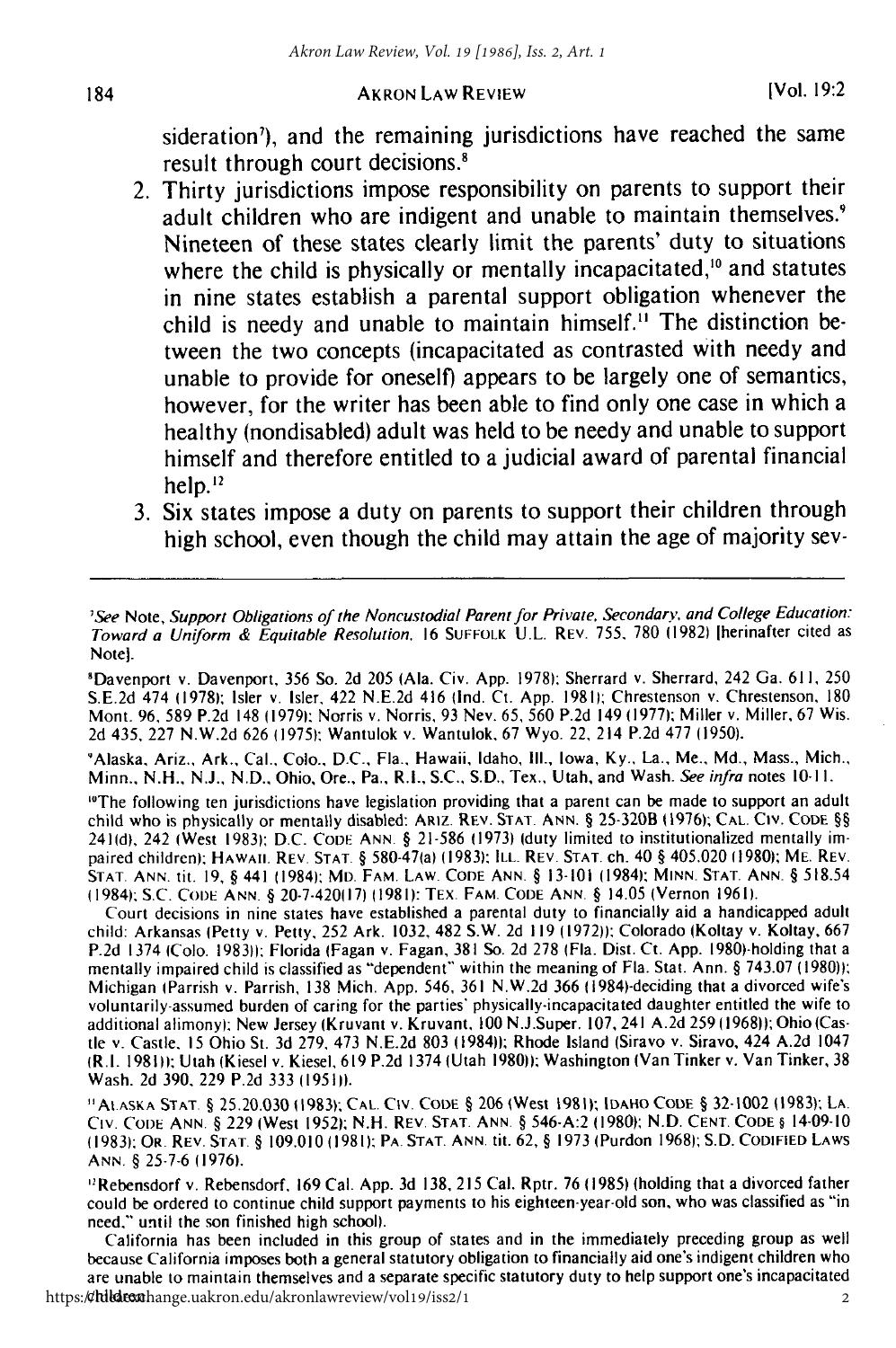eral months before he earns his diploma.<sup>13</sup>

4. Courts in nineteen jurisdictions are given the authority, in some circumstances, to order divorced parents to financially contribute to their children's college education, even though such children have reached the age of eighteen." The states comprising the bulk of this group may be divided into three subgroups. Seven jurisdictions have established a post-eighteen age ceiling **-** usually twenty-one years **-** beyond which the child is no longer eligible for parental educational support.<sup>15</sup> Some of these seven have merely kept the age of majority at twenty-one years for purposes other than voting.'6 Three states limit parental responsibility for higher education expenses to those situations where the child is afflicted with a disability.<sup>17</sup> Eight states impose no specific limitation on parental liability for college-related expenses, although some of them have established statutory or judicial guidelines.<sup>18</sup>

' 4 Ark., Fla., Hawaii, **Ill.,** Iowa, Mass., Mich., Miss., Mo., **N.H., N.J.,** Ohio, N.Y., Or., Pa., S.C., Utah, Wash., and W.Va. *See infra* notes **15,** 17, 18.

<sup>16</sup>This is true, for example, in Mississippi, see Rankin v. Bobo. 410 So. 2d 1326 (Miss. 1982), and, West Virginia, see Trembly v. Whiston, 220 S.E.2d 690 (W. Va. 1975).

"Arkansas (Elkins v. Elkins, 262 Akr. 63, 553 S.W.2d 34 (1977) (divorced father ordered to continue child support and medical payments as long as his dyslexic child remained in college)); Florida (Fagan v. Fagan, 381 So. 2d 278 (Fla. Dist. Ct. **App.** 1980) (mentally disturbed child who was attending junior college held to be "dependent" within meaning of Fla. Stat. Ann. § 743.07 (1980) and therefore still entitled to support from divorced father)); Ohio (Mullanney v. Mullanney, **15** Ohio St. 3d 279, 473 N.E.2d 803 (1984) (divorced father ordered to continue support payments to his handicapped daughter, who was a student at Wright State University)).

'HAwAII REV. **STAT.** § 580-41(a) **(1983);** ILL. REV. **STAT.** ch. 40, § **513** (1982) (statute contains support guidelines); Michigan (Price v. Price, **395** Mich. 6, **232** N.W.2d **630 (1975)** (provision of a college education deemed to be within the purview of "exceptional circumstances" referred to **by** Mich. Comp. Laws § 552.17(a) **(1981));** New Hampshire (Heinze v. Heinze, 122 N.H. 358, 444 A.2d 559 (1982)); New Jersey (Schumm v. Schumm, 122 N.J. Super. 146, 299 **A.2d** 423 **(1973));** Ross v. Ross, **167** N.J. Super. 441, 400 A.2d 1233 **(1979)** (divorced father ordered to continue weekly support payments through daughter's completion of law school)); New York (Lord v. Lord, 96 Misc. 2d 434, 409 N.Y.S.2d 46 (Fam. Ct. 1978) (court articulated support guidelines, adding that a parent would be ordered to help finance his child's college educa-Pion is exond the age lof twenty-pro-only in "exceptional circumstances")); Pennsylvania (Deiley v. Deiley, 281 Pa. Super. 288, 422 A.2d 172 (1980) (court recognized two support guidelines)); Washington (Childers v.

3

<sup>&</sup>quot;California (Rebensdorf v. Rebensdorf, 169 Cal. **App.** 3d 138,215 Cal. Rptr. 76 **(1985); DEL.** CODE ANN. (it. 13, § 501(d) (1974) (must support child through high school or until he reaches age nineteen, whichever first occurs); MINN. STAT. ANN. § 518.54 (1979) (must support child through high school or until he attains age twenty, whichever happens first); OHIO REV. CODE ANN. § 3103.03 (Page 1974) ("so long as the child continuously attends on a full-time basis any recognized and accredited high school, even when such child has attained the age of majority"); OKLA. **STAT.** ANN. tit. 12, § 1277 (1977) ("for so long as the child is attending high school for the current school year in which the child reached his eighteenth birthday"); VT. **STAT.** ANN. tit. **15** § 651(d) (1981) (until child "attains the age of majority or terminated his secondary education, whichever is later").

<sup>&</sup>quot;IOWA CODE ANN. § 598.1(2) (West 1977) (child is potentially entitled to educational financial aid until he reaches the age of twenty-two years); MASS. GEN. LAWS ANN. ch. 208 § 28 (West 1983); Mississippi (Ranken v. Bobo, 410 So. 2d 1326 (1982) (divorced father ordered to pay educational support for his daughter until she attained the age of twenty-one)); Missouri *(In* re Marriage of Goodrich, 622 S.W.2d 411 (Mo. Ct. **App.** 1981) (divorced father ordered to pay \$300 per month toward daughter's maintenance and college costs until she reached the age of twenty-one)); OR. REV. **STAT.** § 107.108 **(1981)** (child may qualify for parental educational support until he is twenty-one so long as he is "a student regularly attending **...** college or **...** a course of vocational or technical training..."); UTAH CODE **ANN.** § 15-2-1 (1983) (but see Ferguson v. Ferguson, 578 P.2d 1274 (Utah 1978), where it was decided that the court could not properly order child support beyond the age of eighteen for college educational purposes unless there was a finding of "special or unusual circumstances"); West Virginia (Trembly v. Whiston, 220 S.E.2d 690 (W.Va. **1975)** (dictum)).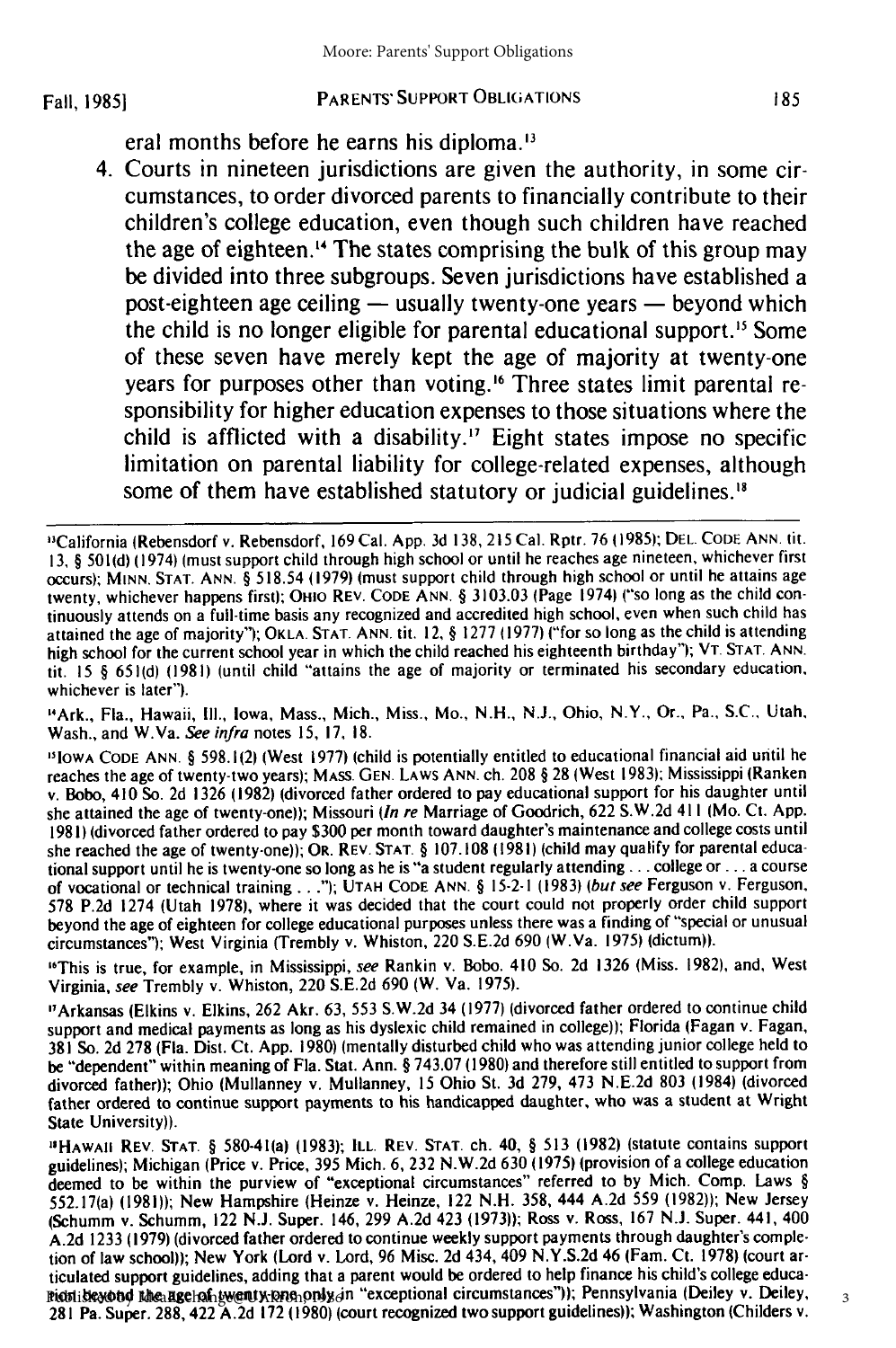## III. EVALUATION OF SUPPORT LAWS

## *A.* Laws Protective of Children About to Complete High School and Incapacitated Children

The writer submits that those jurisdictions having the fairest and most defensible support laws are those that make parents responsible for the support of their adult children who are: (a) over eighteen years of age but still teenagers and within a few months of finishing high school; or (b) unable to maintain themselves, because of physical or mental disabilities. As to category (a), it does not seem excessively burdensome to hold a parent responsible to provide for his child through high school, and it is hardly an exaggeration to say that in this country today a person who lacks a high school diploma is both socially stigmatized and vocationally handicapped.<sup>19</sup> The incapacitated child (category (b)) presents a different scenario. To make a parent liable for the potentially lifelong maintenance of such a child may be distinctly burdensome. Yet the child must be supported by someone; and, the parent, who  $-$  however blamelessly  $-$  brought the child into the world, would appear to bear a greater responsibility for his maintenance than does anyone else, including the state or deficit-ridden federal government.<sup>20</sup>

## *B.* Laws Authorizing Educational Support for Adult Children

In the writer's judgment, laws empowering courts to order divorced parents to help finance their adult children's college education cannot be justified. Since only a handful of states have statutes expressly authorizing the awarding of such support, $2<sup>i</sup>$  a majority of the courts which have made such educational awards have based their rulings largely on policy considerations. It is believed that an examination of these policy reasons will disclose that they are of questionable merit.

Several courts have justified college educational awards with the argument that the promotion of higher education is beneficial both to the young adult and to the state.<sup>22</sup> They have reasoned that in today's complex and technologically-oriented society the acquisition of a college education is almost a necessity if an individual is to become economically self-sufficient and able to

*<sup>2</sup> See supra* notes **15,** 18 and accompanying text.

<sup>22</sup>Veron, *Parental Support of Post-Majority Children in College: Changes and Challenges,* **J.** FAM. L. 645, https:/648-49 (h978-79) herind flek conde vase Veronpl19/iss2/1  $\frac{1}{4}$ 

Childers, 89 Wash. 2d 592, 575 P.2d 201 (1978) (sons attending college full-time held to be "dependent" within the meaning of Rev. Code Wash. Ann. § 26.09.100 (1976)).

**<sup>&</sup>quot;By** 1979 a higher percentage of Americans between the ages of eighteen and twenty-four had completed at least one year of college than had failed to graduate from high school. WORLD **ALMANAC AND** BOOK OF FACTS 270 (1981).

<sup>&</sup>lt;sup>204</sup> The wants and weaknesses of children render it necessary that some person maintains them, and the voice of nature has pointed out the parent as the most fit and proper person.... The obligation on the part of the parent to maintain the child continues until the latter is in a condition to provide for its own maintenance .... "Vol. 2 **KENT. COMMENTARIES ON AMERICAN** LAW 190 (1884).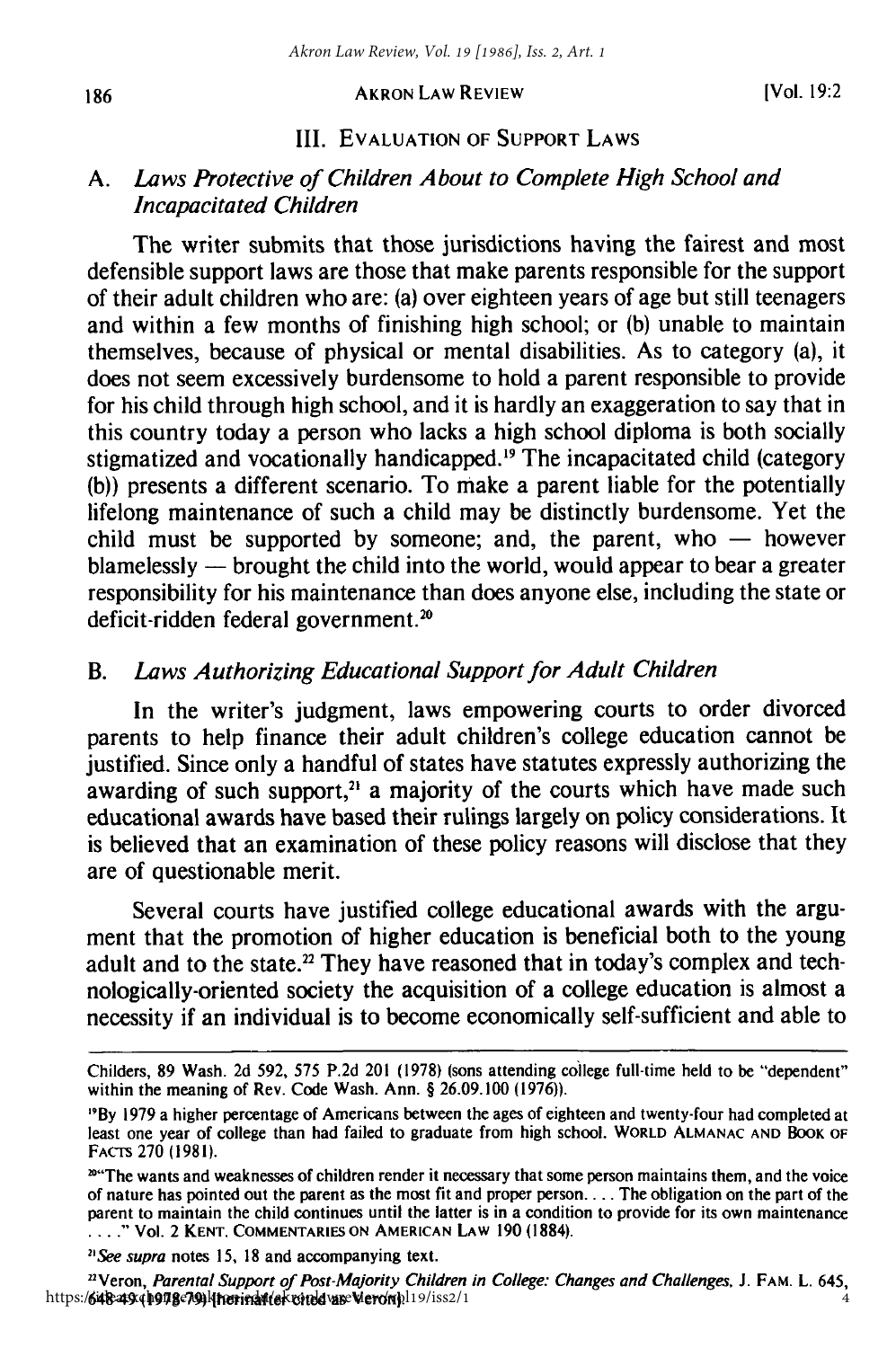#### PARENTS' SUPPORT **OBLIGATIONS**

make a contribution to society.<sup>23</sup> Hence, the state should make all reasonable efforts to facilitate higher education. Among the cases espousing this point of view are *Finn v. Finn<sup>24</sup>* and *Pass v. Pass.*<sup>25</sup> In the former case, the Supreme Court of Florida confronted the following situation. A 1971 divorce decree ordered a father, Leonard, to pay child support of \$100 per week until his twin sons attained their majority. In early 1973, Florida reduced the age of majority from twenty-one to eighteen but authorized courts to order support for "dependent" persons beyond the age of eighteen.<sup>26</sup> When his sons reached the age of eighteen in September 1973, Leonard stopped paying child support, although the sons had entered college. The boys' mother moved for an order compelling the resumption of such support, contending that a nondisabled adult child who is attending college full-time can classify as "dependent." The Supreme Court of Florida agreed with the mother and affirmed a ruling directing the resumption of child support. Said the court:

In this age of sophisticated technology and economic complexity with the necessity of development of special skills to qualify for pursuit of a trade, profession or to obtain employment, a person over 18 [sic] and less than 21 [sic] may indeed be dependent on the help of others to obtain what education and training is needed to be competitive in the economic system in which he must make his way. He and society have a right to expect his parents to meet that need to the reasonable extent of their ability to do  $SO_1$   $\ldots$   $^{27}$ 

In the *Pass* case, a divorced wife petitioned for an upward modification of child support to pay for the college expenses of the parties' daughter, who planned to enter the University of Mississippi in a few months. The Supreme Court of Mississippi affirmed a judgment granting the petition, saying:

The fact is that the importance of a college education is being more and more recognized in matters of commerce, society, government, and all human relations, and the college graduate is being more and more preferred over those who are not so fortunate. No parent should subject his worthy child to this disadvantage if he has the financial capacity to avoid it **.. . .**

We are living today in an age of keen competition, and if the children of today who are to be the citizens of tomorrow are to take their rightful place in a complex order of society and government, and discharge the duties of citizenship as well as meet with success the responsibilities devolving upon them in their relations with their fellow man, the church,

*231d.*

*2'Finn,* **312** So. 2d at **73 1.** *But* see Kern v. Kern, **360** So. 2d 482, (Fla. Dist. Ct. **App. 1978);** See infra text accompanying notes 50 and 5 **1.** Published by IdeaExchange@UAkron, 1986

**<sup>2312</sup>** So. 2d 726 (Fla. 1975).

**<sup>&</sup>quot;238** Miss. 2d **449, 118** So. **2d 769 (1960).**

**<sup>&</sup>quot;FLA. STAT. ANN.** § **743.07 (West 1973).**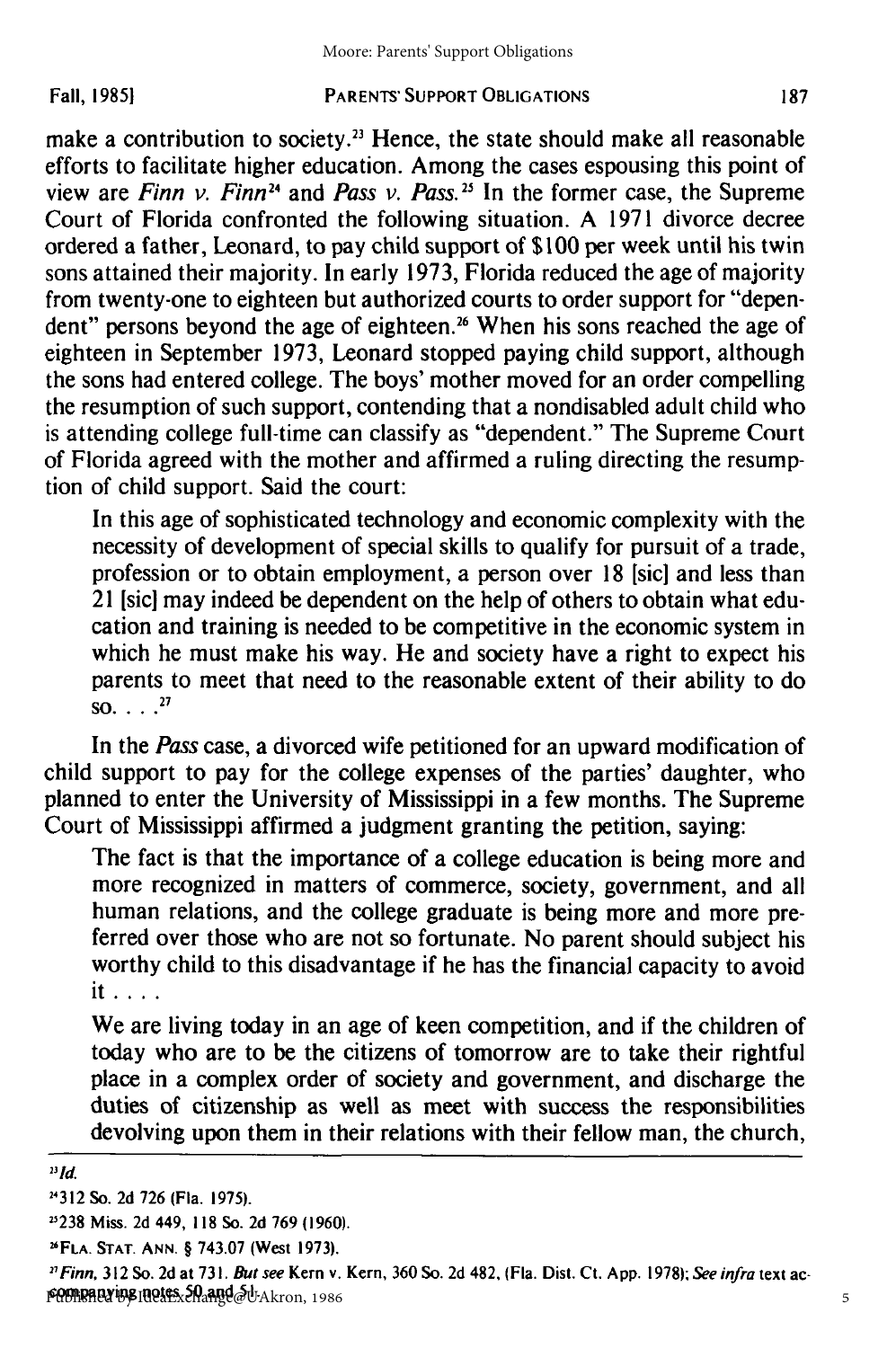the state and nation, it must be recognized that their parents owe them the duty to the extent of their financial capacity to provide for them the training and education which will be of such benefit to them in the discharge of the responsibilities of citizenship. It is a duty which the parent not only owes to his child, but to the state as well, since the stability of our government must depend upon a well-equipped, a well-trained, and well-educated citizenship.<sup>28</sup>

At least two responses can be made to the "beneficialness-of-highereducation" argument. First, merely because a given social result, such as the development of a well educated citizen, is generally deemed to be worthwhile, it does not follow that the state should compel nonparticipating next-of-kin (the adult student's parents) to finance the achievement of this result. For example, it is presumably desirable that restitution be made to the victims of intentional torts, and nearly all states have, accordingly, enacted statutes imposing liablity on parents for the willful torts of their minor children.<sup>29</sup> Yet, this liability is not extended to torts committed by the parents' *adult* children.<sup>30</sup> Secondly, if a college-educated populace is clearly beneficial to the *state*, then arguably the state, rather than the student's parents, should pay for such education. Yet, although nearly all states provide publicly-subsidized state universities, only California has undertaken a sweeping commitment to providing higher education at public expense.<sup>31</sup>

Some courts and writers have defended education-related support awards with the observation that college costs have risen to the point where the great majority of young people cannot afford to attend college full-time without outside help.<sup>32</sup> One writer has stated that "(a)s young adults have extended their studies beyond the high school level, reliance on the financial support of parents has become prevalent, making economic autonomy at the age of majority the exception rather than the rule . . . .<sup>233</sup> "With the escalating costs of attending college, courts must be willing to consider alternative sources **...** to

*<sup>2</sup>*Pass, 238 Miss. 2d at 453, **118** So. 2d at 773. *AccordKhalaf* v. Khalaf 58 N.J. 63, 71-72, 275 A.2d 132, 137 (1971).

<sup>&</sup>quot;W. PROSSER **&** R. **KEETON,** THE LAW OF TORTS 913 (5th ed. 1984).

<sup>&</sup>quot;For example, the Ohio statute dealing with parents' responsibility for the torts of their children reads as follows:

Any owner of property is entitled to maintain an action to recover actual damages in any amount not to exceed \$3,000 from the parents, having the custody and control of a minor under the age of eighteen years who willfully damages property belonging to such owner, or who commits acts cognizable as a theft offense **....**

OHIO REV. ANN. § 3109.09 (Page 1978).

<sup>1</sup>E. KUNzi. THE **CALIFORNIA EDUCATION CODE** 15, 25 **(1978).**

<sup>&</sup>lt;sup>32</sup>Comment, Does a Florida Dissolution Court Possess Authority to Compel Child Support of Healthy, Ma *jority* Age Children Who are Attending College? 9 FLA. **ST.** U.L. REV. 107, 108-109 **(198 1).** "With legal majority now routinely preceding economic autonomy, the issue has become whether the phrase 'dependent person' includes those offspring who are attending college *... ."* **Id.** at 108.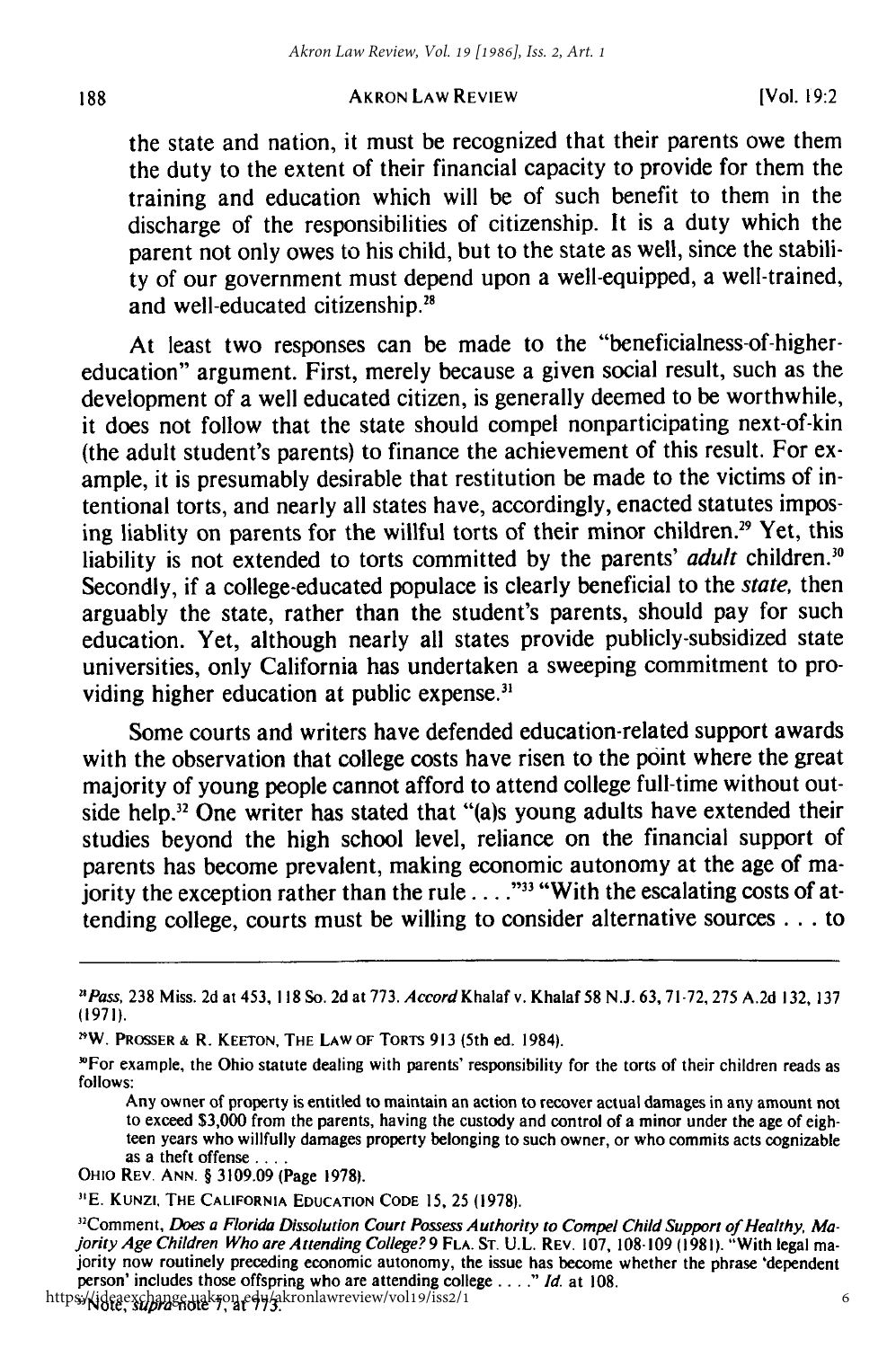supplement any contribution by the noncustodial father."<sup>34</sup> In *Risinger v. Ris*inger,<sup>35</sup> the Supreme Court of South Carolina made a similar statement while affirming a ruling ordering a divorced father to pay his nineteen year-old daughter \$100 per month as long as she remained a full-time college student in good standing and did not marry. Deciding that an adult child's desire and aptitude for higher education constituted an "exceptional circumstance" within the meaning of the state's support statute, $36$  the court noted:

Children over 18 [sic] with a physical or mental disability, and children over 18 [sic] in need of further education, have much in common. In each case, the child's ability to earn is either diminished or entirely lacking .... Were we to construe the act narrowly, children without independent means would often be unable to finish even high school.<sup>37</sup>

That going to college has become expensive is indisputable. The total annual average cost at a private educational institution in this country is now \$9,659 for a resident student, and such cost at a public institution is \$5,314.<sup>38</sup> It is nevertheless questionable whether a divorcing parent should be made to help defray his post-majority child's college expenses. Such a parent is typically already undergoing some financial strain as a result of the divorce, and since *most* jurisdictions do not (as of yet) mandate such an expenditure, he is not likely to have anticipated it. Moreover, as will be discussed more fully later, $39$ parents who remain married are not compelled to make any contribution to their adult children's higher education.<sup>40</sup> It would seem that the fairest course of action would be to let the post-majority children of divorced parents rely on the same funding sources that their counterparts from intact marriages utilize **-** full-time employment coupled with part-time enrollment or, alternatively, part-time jobs, student loans, and *voluntary* financial aid from their parents.

Finally, a few authorities have advanced the argument that the designation of an arbitrary age  $-$  the age of majority  $-$  as automatically ending parental support liability is unduly rigid and therefore inequitable. For instance, one writer has declared, "Age is merely one factor to be considered, and such an arbitrary standard should not be controlling .... From society's point of view, setting a child on his own at age 18 [sic] or 21 [sic] may do him real

*<sup>&</sup>quot;Id.* at 774.

**<sup>11273</sup>** S.C. 36, 253 S.E.2d 652 (1979).

<sup>&</sup>quot;South Carolina Code authorizes the family court to make post-majority support orders "where there are physical or mental disabilities of the child or other exceptional circumstances that warrant it **....** S.C. CODE ANN. **§** 14-21-810(b)(4) (Law. Co-op 1982).

<sup>&</sup>quot;Risinger, 273 S.C. at 36, 253 S.E.2d at 653.

<sup>&</sup>quot;Akron Beacon Journal, Aug. II, 1985, at 12, col. I. The costs for a commuting student are **\$8,347** and \$4,240 respectively. **Id.**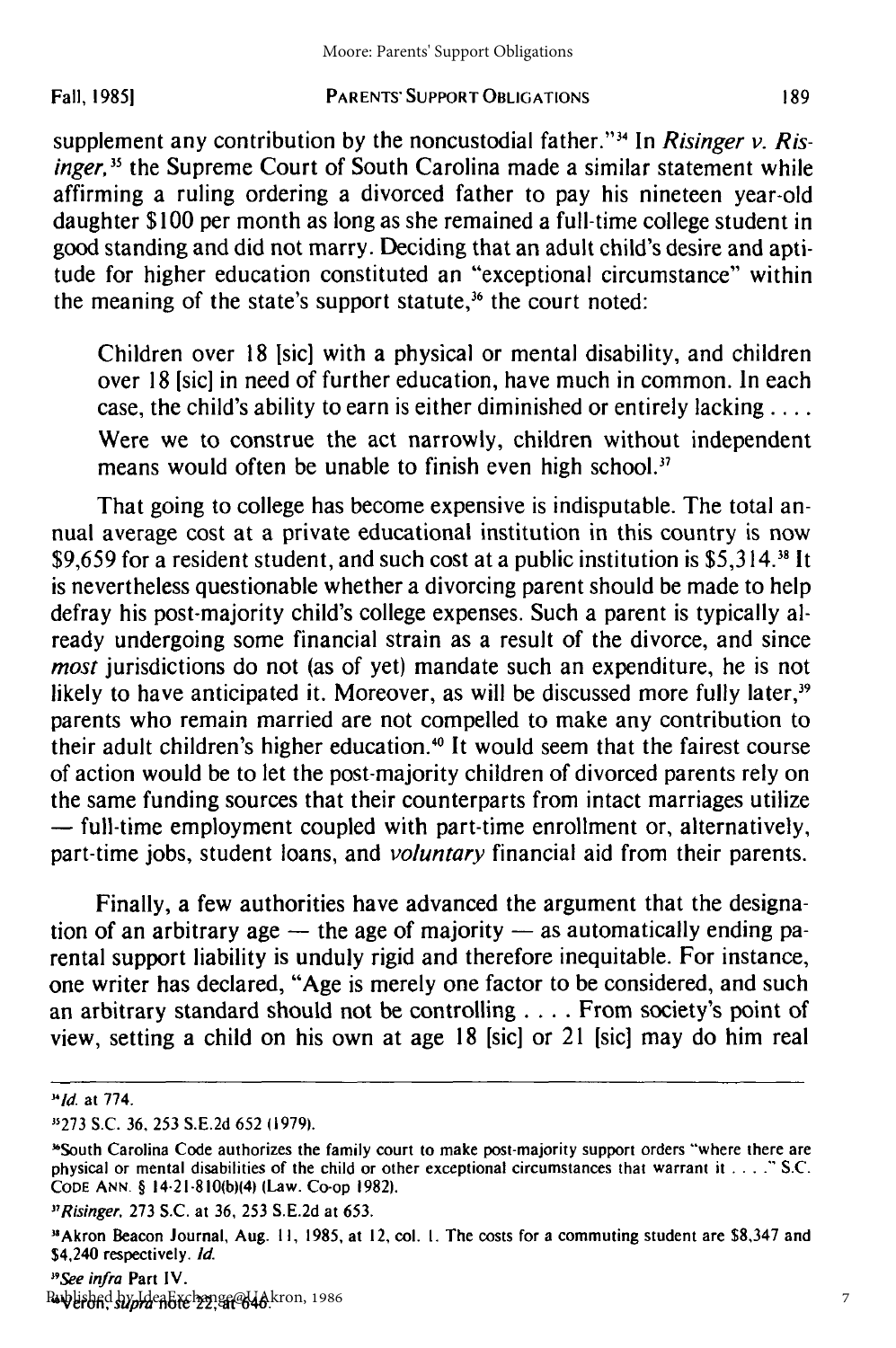## AKRON LAW REVIEW **[Vol. 19:2**

harm."<sup>41</sup> In *Schumm v. Schumm*,<sup>42</sup> a New Jersey court echoed this view when it ordered a divorced father to continue paying support of twenty-five dollars per week for his eighteen-year-old son, who was a college student. Said the court:

There is no fixed age in the law when emancipation occurs . . . . In its simplest terms, the present act concerning minors deems every person 18 [sic] or more years of age to be an adult, just as prior law deemed persons 21 [sic] or more years of age to be adults .... When a person reached 21 [sic] emancipation was not automatic. It was prima facie evidence of 'but not necessarily emancipation'<sup>43</sup>

This argument fails to consider that the establishment of an age of majority, for any purposes, necessarily involves some arbitrariness and inevitably imposes on those persons just above the specified age certain responsibilities and liabilities from which, as minors, they were previously free. Yet for hundreds of years Anglo-American law has seen fit to recognize an age of majority." To provide that an individual relinquishes parental support entitlement at a designated age seems no more arbitrary than to compel him to assume various other burdens of adulthood, for example unshielded responsibility for his crimes and liability for his debts. In addition, simple justice surely demands that a parent be able to rely on the termination of his support obligations at some fixed, predictable point in time in order to be able to plan for his future. This latter consideration appeared to influence a New Jersey court's decision in Sakovits v. Sakovits.<sup>45</sup> There the Bergen County Superior Court refused to order a divorced father to contribute to the college education of his twentytwo-year-old son, who had lived alone and been employed for the preceding four years. Said the court, "It is also clear that plaintiff [father] has structured his financial future, realistically relying upon these circumstances .... To permit such extension of this [college expenses obligation] doctrine would create an unreasonable, open-ended burden on parents **. .**

## IV. DISCRIMINATORY **ASPECT OF PLACING COLLEGE EDUCATIONAL** SUPPORT **OBLIGATION ON** DIVORCED **PARENTS**

As a general rule, those states which impose on parents a duty to support their incapacitated post-majority children do so through laws which empower

<sup>&</sup>quot;Washburn, Post-Majority Support: Oh Dad, Poor Dad, 44 TEMP. L.Q. 319, 327, 329 (1971). Similarly, the author of one casenote has stated: "(W)hile it is desirable that the parental duty of child support terminate at some point, it is difficult to justify arbitrarily assigning a specific age for all cases." Note, Post-Minority Child Support in Dissolution Proceedings, 54 WASH. L. REV. 459, 464 (1979).

<sup>&#</sup>x27;122 N.J. Super. 146, 299 A.2d 423 (1973).

**<sup>&#</sup>x27;lid.** at 150, 299 A.2d at 425-26 (quoting Straver v. Straver, 26 N.J. Misc. 218, 222, 59 A.2d 39, 43 (1948)). "Washburn, supra note 41, at 328 n.53.

**<sup>&</sup>quot;** 178 N.J. Super. 623, 429 A.2d 1091 (1981). https:**?/idea4x6B2ng2HaAr2d.atulQ96**onlawreview/vol19/iss2/1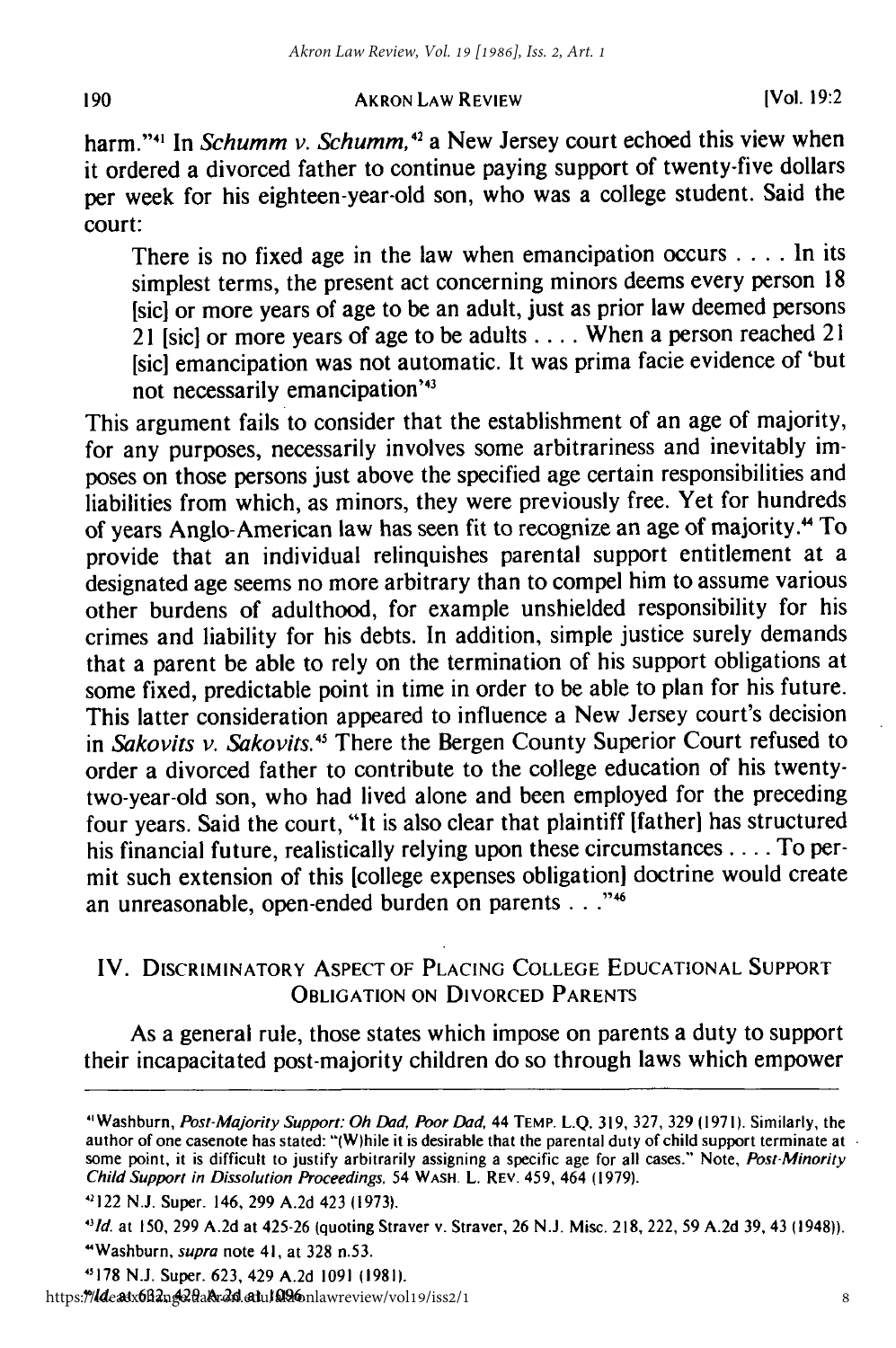#### PARENTS' SUPPORT OBLIGATIONS

some government official to enforce the obligation regardless of the parents' marital status.<sup>47</sup> By contrast, those jurisdictions which have recognized a parental responsibility to help defray their adult childrens' college expenses have imposed this obligation only in a situation involving divorce.'8 As a result, married (undivorced) parents remain free to decide for themselves whether they will contribute to their grown childrens' higher education, while divorced parents, in some jurisdictions, are denied such freedom of choice. The inequity of placing on divorced parents a legal burden of support not imposed on parents in intact families has been recognized by courts in Alaska<sup>49</sup> and Florida, which have decided that divorced fathers cannot be compelled to help pay for their adult children's college costs. In the Florida case, *Kern v. Kern*,<sup>50</sup> the trial court had granted an ex-wife's motion to upwardly modify a child support award to require her former husband to pay \$600 per month toward the college education of the parties' post-majority child. The Florida Fourth District Court of Appeal reversed and declared:

Moreover, it is clear that the children of a sound, harmonious marriage have no right to require their parents, no matter the degree of wealth they enjoy, to furnish a college education. It can hardly be contended that the law places upon the divorced parent any greater obligation toward his children than he has in the absence of divorce. In fact, such an interpretation may give rise to valid constitutional infirmities in that the state would have no reasonable grounds to treat the adult children of divorced parents any differently than the adult children of married parents.<sup>51</sup>

The injustice of discriminating against divorced parents has induced the California Second District Court of Appeal to invalidate a clause in a divorce decree which ordered the father to maintain a \$5,000 life insurance policy on his life and to name the parties' child as beneficiary.<sup>52</sup> Observed the court:

Nothing can be derived from the order until the death of appellant [father], which may not occur until long after the minor has attained his majority and the obligation of appellant to support him has ceased **....** The purpose of the law is to continue in effect after divorce the same legal obligation of support which the father owes to the children from their

<sup>4</sup> <sup>1</sup> Washburn, *supra* note **41,** at 342-43.

<sup>&</sup>quot;t Comment, Graduate School Support: One Last Dip Into the Proverbial Parental Pocketbook. **56** IND. L.J. 541, 556 nn. 82-83 11981).

<sup>&#</sup>x27;Dowling v. Dowling, 679 P.2d 480, (Alaska 1984).

<sup>&</sup>quot;'360 So. 2d 482 (Fla. 1978).

**<sup>&</sup>quot;Id.** at 485. In Dowling v. Dowling, 679 P.2d 480, (Alaska 1984), the Alaska Supreme Court decided that the lower court had correctly denied a former wife's motion to order her ex-husband to pay post-majority educational support stating: "Finally, a child of married parents has no legal right to post-majority educational support in Alaska .... [W]e are not convinced that the legislature intended to provide for postmajority educational support in either an original decree [of divorcel, or in a modification of the original decree." **Id.** at 483.

<sup>&</sup>quot;PMbilished IM ilikra:ES2:IGalge@ppARebA439sl26 P.2d 357 (1942)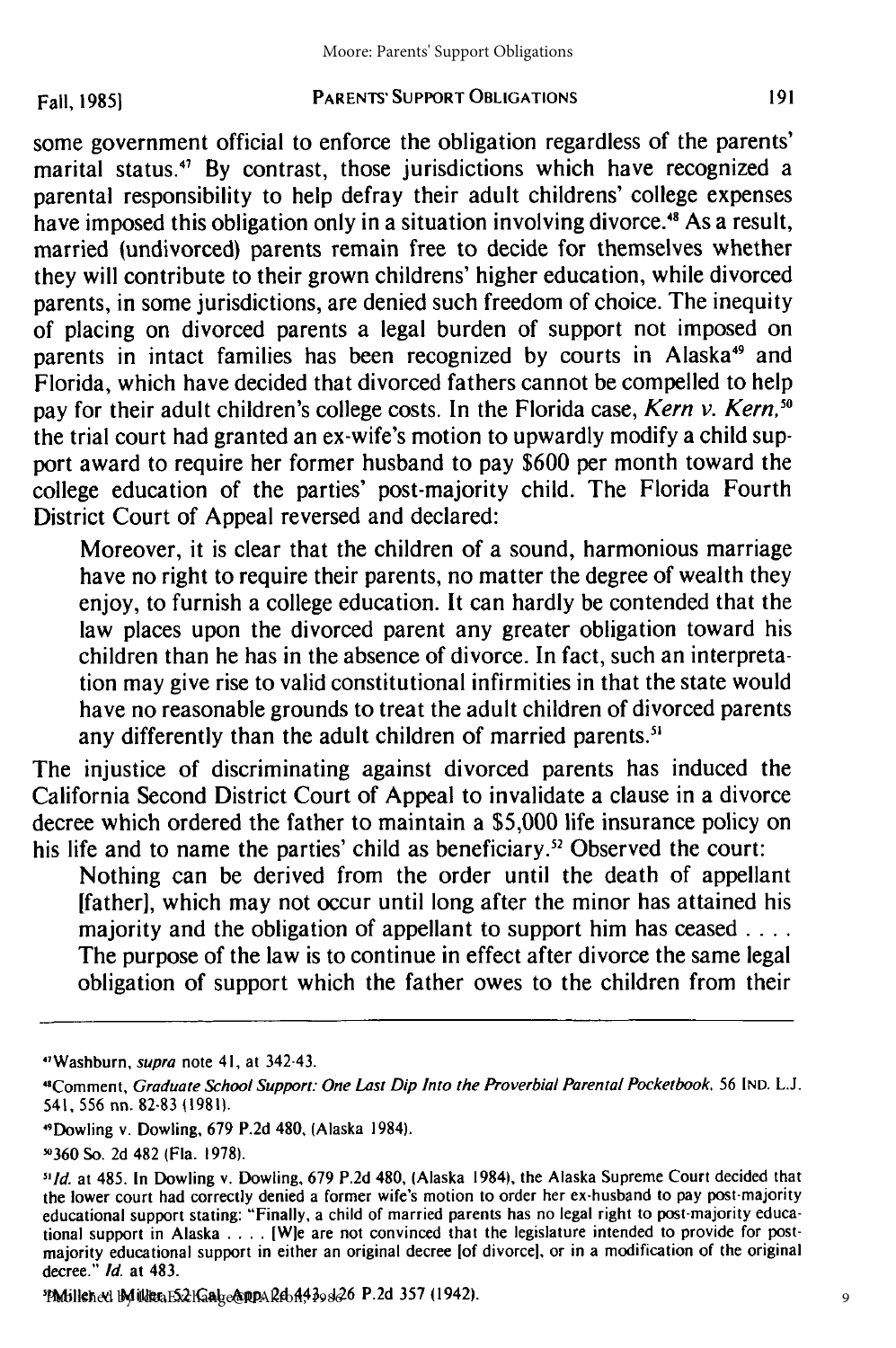birth to their majority, where the marriage continues throughout that period .**. .** .It can hardly be contended that the law places upon the divorced parent any greater obligation toward his children than he has in the absence of a divorce. $53$ 

Nevertheless, in the few instances in which the constitutionality of such seemingly discriminatory support laws has been directly confronted by the courts, the laws have been upheld.<sup>54</sup> An important factor leading to this outcome has been the courts' conclusion that since a law imposing child support obligations impacts only on the divorced parents' economic interests, it need only be rationally related to the promotion of a legitimate state objective to be constitutional. *In re Marriage of Vrban"6* is an example of the application of this "rational relationship" test to a challenged child support law. There the Supreme Court of Iowa upheld a statute allowing a court to order a divorced parent to pay support to an adult child "who is regularly attending an approved school **...** or is, in good faith, a full-time student in a college, university, or area school . . .<sup>"57</sup> Responding to the defendant-father's contention that the statute violated the equal protection clauses of the United States and Iowa Constitutions, the court stated, "Since there is no suspect classification or fundamental right involved, we do not apply the strict scrutiny standard. We use, instead, the less rigorous traditional equal protection test .... **"58** "A statute will not be ruled invalid under this test 'unless it is "patently arbitrary" and bears no rational relationship to a legitimate governmental interest' . . . . "<sup>59</sup> "Clearly higher education is a matter of legitimate state interest . . . .<sup>760</sup> "The differences in the circumstances between married and divorced parents establishes the necessity to discriminate between the classes. The statute is neither arbitrary nor unreasonable.<sup>"61</sup> Using similar reasoning, in *Kujawinski v. Kujawinski<sup>62</sup>*, the Supreme Court of Illinois sustained a state statu $c<sup>63</sup>$  authorizing courts to order divorcing parents to provide educational support to their children "whether of minor or majority age,"<sup>64</sup> commenting: "According to plaintiff [husband], sections  $503(d)$  and  $513$  permit a dissolution order to require divorc-

**" Id.**

*<sup>&</sup>quot;Id.* at 446, **126 P.2d** at 358.

<sup>5</sup> "Kujawinski v. Kujawinski, 71 **111.** 2d 563, 376 N.E.2d 1382 (1978); In re Marriage of Vrban, 293 N.W.2d 482, 363 N.E.2d 1363, 1364 (1977) (Armstrong, J., concurring): Childers v. Childers, 89 Wash. 2d 592, 575 P.2d 201 11978).

<sup>&</sup>lt;sup>55</sup>Note, *supra* note 7, at 777.

<sup>5&</sup>quot;293 N.W.2d 198 (Iowa 1980).

<sup>&#</sup>x27;IOWA **COD. ANN** § 598.1(2) (West 1977).

*<sup>51</sup>* Vrban. 293 N.W.2d at 201.

**<sup>&#</sup>x27;Id.** (quoting Frontiero v. Richardson, 411 U.S. 677, **681** (1973)).

*<sup>1</sup>id.* at 202.

**<sup>:71</sup>** III. 2d 563, 376 N.E.2d 1382 (1978).

**<sup>&</sup>quot;lA. ANN.** STAT ch. 40, § 513 (Smith-Hurd **1977).**

https://ttkaexchange.uakron.edu/akronlawreview/vol19/iss2/1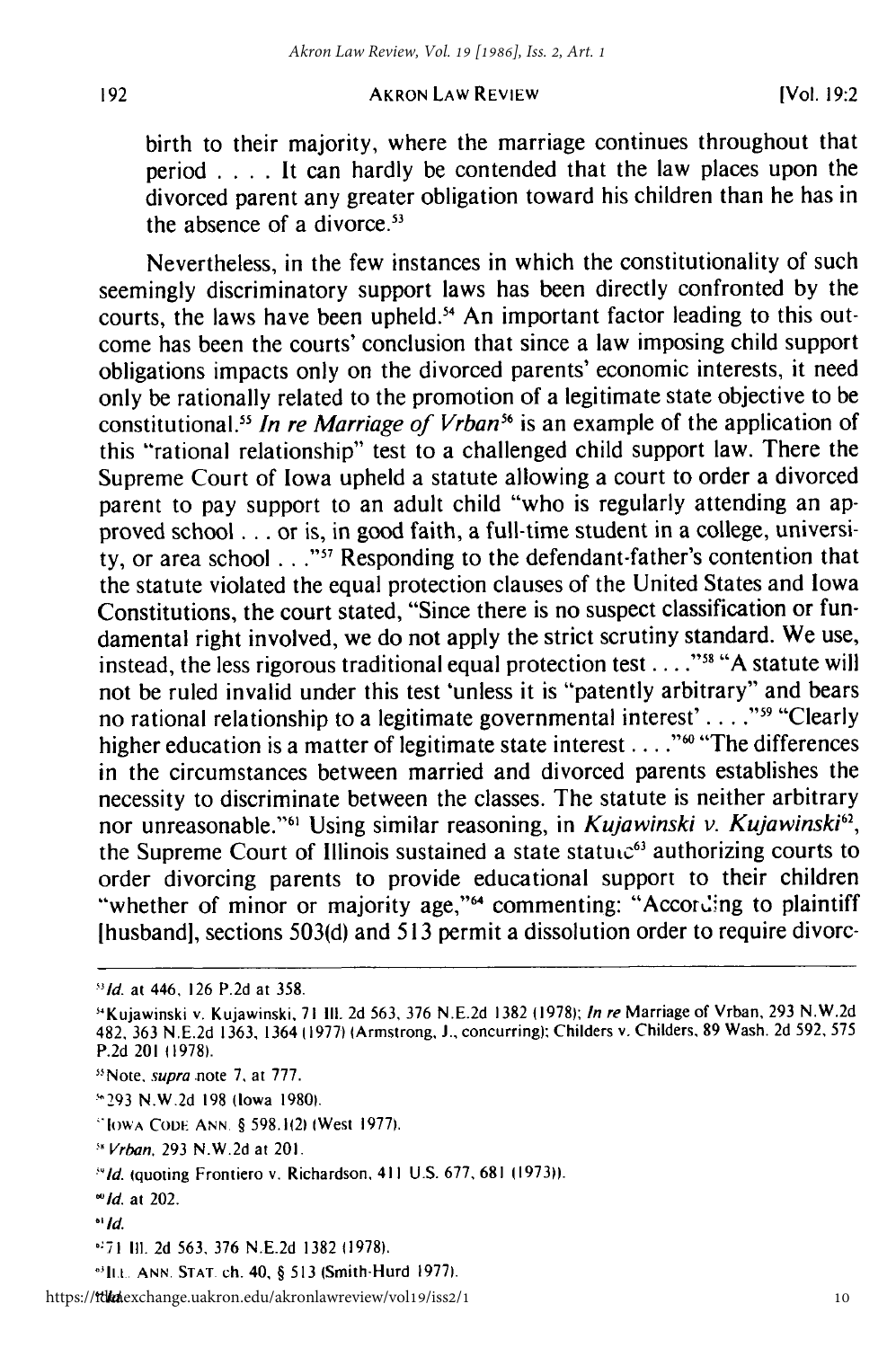ed parents to allocate funds for the education of their children beyond the children's minority, and he points out that such burden is not imposed upon nondivorced parents . . . . "<sup>65</sup> "The legislature may differentiate between persons similarly situated as long as the classification bears a reasonable relationship to a legitimate legislative purpose . **. . ."'** "Sections 503(d) and *513* do not violate the equal protection guarantees of the Federal and State constitutions."<sup>67</sup>

Although the "rational relationship" test represents a relatively easy constitutional standard for an allegedly discriminatory law to meet, the state must nevertheless be able to show that there are some real differences between the statutorily differentiated classes and that the law in question is furthering a legitimate governmental objective.<sup>68</sup> As noted earlier, the courts have deemed the promotion of higher education to be a legitimate governmental interest.<sup>69</sup> Cases have distinguished the children of divorced parents from those of married couples mainly by advancing the following two propositions:

(1) Noncustodial divorced parents, usually fathers,<sup>70</sup> are unlikely to *voluntarily* help defray their adult childrens' college costs, whereas married parents are likely to do so.<sup>71</sup>

(2) Divorce commonly has such traumatic effects on the parties' children that these children are entitled to some special solicitude from the court and/or the legislature.<sup>72</sup>

A case illustrating the acceptance of the first proposition is *Childers v. Childers*,<sup>73</sup> where the Supreme Court of Washington ruled that a statute<sup>74</sup> authorizing courts to order educational support for children past the age of majority did not offend the equal protection clause of the fourteenth amendment." The court noted that "the fact that most married parents choose willingly to make financial sacrifices for their children's education, including college and regardless of age, seems to have been disregarded [by the Court of Appeals] .... **"76** "That the divorced parent, especially noncustodial, will some-

*" Id.*

- "189 Wash. 2d 592, 575 P.2d 201 (1978).
- "WASH. REV. CODE ANN. § 26.09.100 **(1976).**

*"Childers,* **89** Wash. 2d at 603, 575 P.2d at **208.**

*<sup>&#</sup>x27;Kujawinski,* **71 Ill.** 2d at 578, **376** N.E.2d at 1389.

**<sup>6&</sup>quot;1d.** at 580, 376 N.E.2d at 1390.

<sup>&</sup>quot;Note, *Parent and Child* 17 **J.** FAM. L. 604, 610 (1979).

*<sup>&</sup>quot;See supra* text in Part **Ill** B accompanying notes 22 and 23.

<sup>&</sup>quot;Most of the time the custody of minor children of divorcing parents is awarded to the mother. C. **FOOTE.** R. LEVY, **&** F. **SANDER,** CASES **AND** MATERIALS **ON** FAMILY LAW 866 (3rd ed. 1985) (excerpt from a study **by** Weitzman and Dixon).

*<sup>&</sup>quot;See* Veron, *supra* note 22, at 675-76.

*<sup>&</sup>quot;See* Comment, *supra* note 48, at 546.

**<sup>&</sup>quot;**Mulalis**6Q**ll, b57 bdPa**Pdchta20**7@UAkron, 1986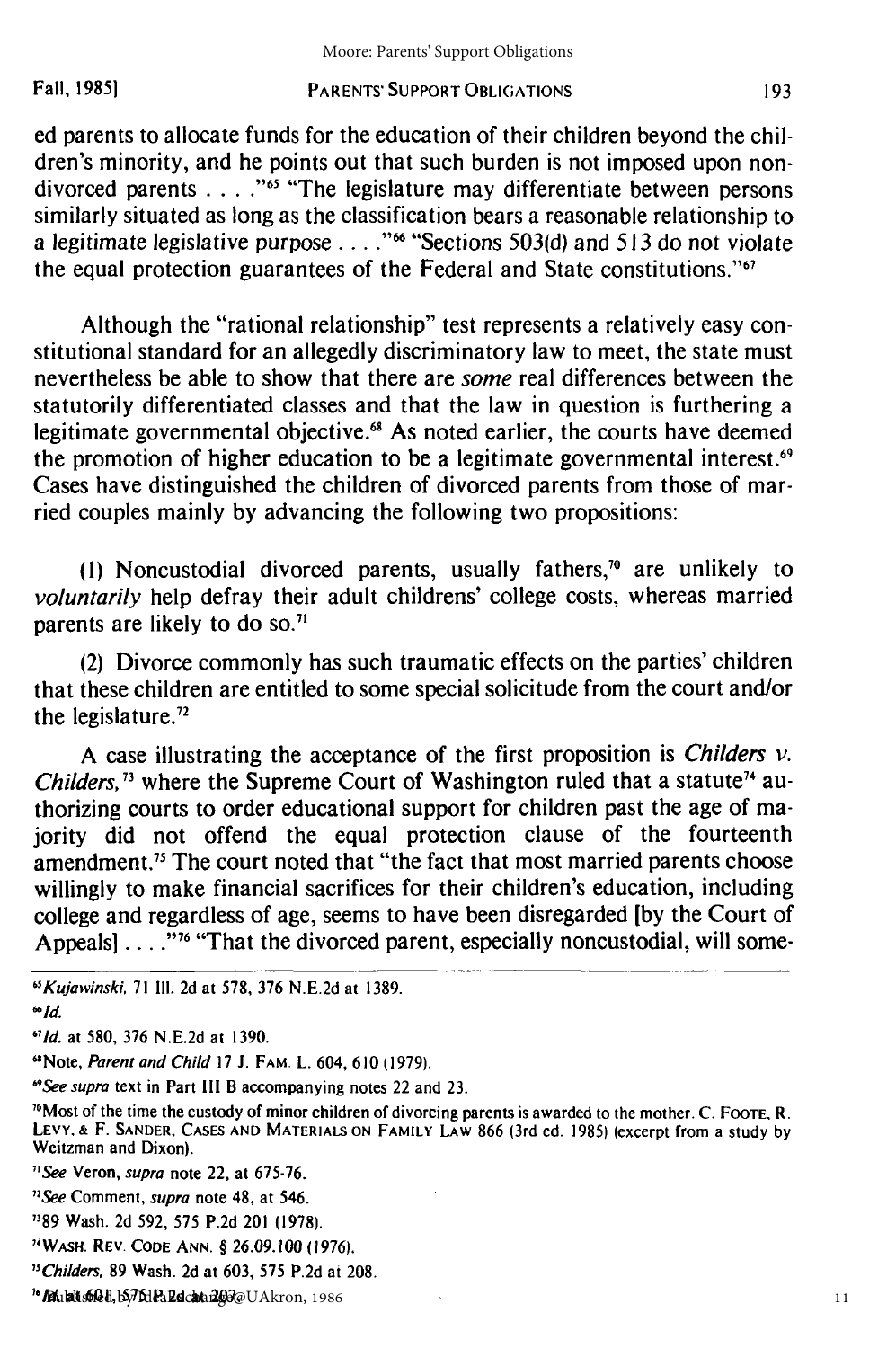times not willingly provide what he otherwise would have but for the divorce, we recognized long ago **. . . .** 'Parents, when deprived of the custody of their children, very often refuse to do for such children what natural instinct would ordinarily prompt them to do.""' 7 **A** weakness in this rationale is not difficult to discern. Although many married parents undeniably make contributions toward their grown children's college expenses, these contributions are nevertheless voluntary and terminable at the will of the donor-parents. To contrast this willingness to help with the presumed recalcitrance of divorced parents and to emerge with an endorsement of a law mandating educational financial aid from divorced parents is to engage in strained and assailable reasoning.

The second proposition, that it is equitable to offset the detrimental effects of divorce on the parties' children **by** according them special educational benefits, was embraced in *Kujawinski v. Kujawinski.78* There the Supreme Court of Illinois stated, "It is certainly a legitimate legislative purpose to minimize any economic and educational disadvantages to children of divorced parents . . . . <sup>"79</sup> "It cannot be overemphasized that a divorce, by its nature, has a major economic and personal impact on the lives of those involved."<sup>80</sup> Acknowledging that a divorce often has many adverse effects on the couple's children, it should be remembered that a divorce also tends to have disruptive effects on the parties themselves **-** both emotional and economic." As a consequence, the court's order that a divorced father help pay for his adult child's college education typically comes at a time when the father is already encountering monetary and emotional stress. Although the court is expected to take

T71 **Ill.** 2d 563, 376 N.E.2d 1382 (1978). (See supra text accompanying notes 62-67).

**"Id.** at 580, 376 N.E.2d at 1390.

194

*'id* at 579, 376 N.E.2d at 1389. Similarly, in Jackman v. Short, 165 Or. 626, 656, 109 P.2d 860, 872 (1941), the Supreme Court of Oregon observed that "ordinarily, a child of divorced parents is in greater need of the help that a college education can give than one living in a home where marital harmony abides."

https://**ideaEt.chrikgC.aSESoa.NUUPRiQiBLEIMS.@Ni.DQMBSTJG<sub>S</sub>RELATIONS 893 (3rd ed. 1980)** 

**<sup>&</sup>quot;Id.** at **603,** 575 P.2d at 208. (quoting Esteb v. Esteb, **138** Wash. 174, 184, 244 P. 264, **267** (1926)). Accord, Kelsey v. Pannarelli, 5 Mass. App. Ct. 480, 363 N.E.2d 1363 (1977), where the Appeals Court of Massachusetts affirmed the probate court's ruling denying a divorced father's motion to terminate his support obligations for a child who had attained the age of eighteen. The father contended that MASS. GEN. LAWS ANN. ch. 208, § 28 (West 1975), which authorizes the court to "make appropriate orders of maintenance, support, and education of any child who has attained age eighteen but who has not attained age twenty-one and who is domiciled in the home of the parents" unconstitutionally discriminated against divorced parents. **Id.** at 481, 363 N.E.2d at 1364. Responding to this argument, Justice Armstrong, in a concurring opinion, said:

<sup>&</sup>quot;General Laws ch. 208, § 28... represent a reasonable legislative attempt to secure to dependent children of broken homes advantages customarily made available to children of other homes and comparable age. In families that remain together, decisions by parents whether to terminate support when their children reach the age of majority are **...** decisions jointly arrived at by the parents .... There is nothing in the equal protection clause of the fourteenth amendment which bars the legislature from making reasonable provision for such cases where the familial decision making process has broken down." **Id.** at 482-83, 363 N.E.2d at 1365 (Armstrong, **J.,** concurring).

 $\mathbf{a}$ [lin the overwhelming majority of divorces there is not sufficient money or property to provide adequate alimony. The breakup of the family increases the living expenses of the members, who must then support two establishments rather than one. Even with both husband and wife working, this cannot ordinarily be done at the same level at which the family lived before the divorce **....** For this reason the attorney consulted by divorce clients should advise them early in the game that divorce will probably involve financial hardship for both spouses ....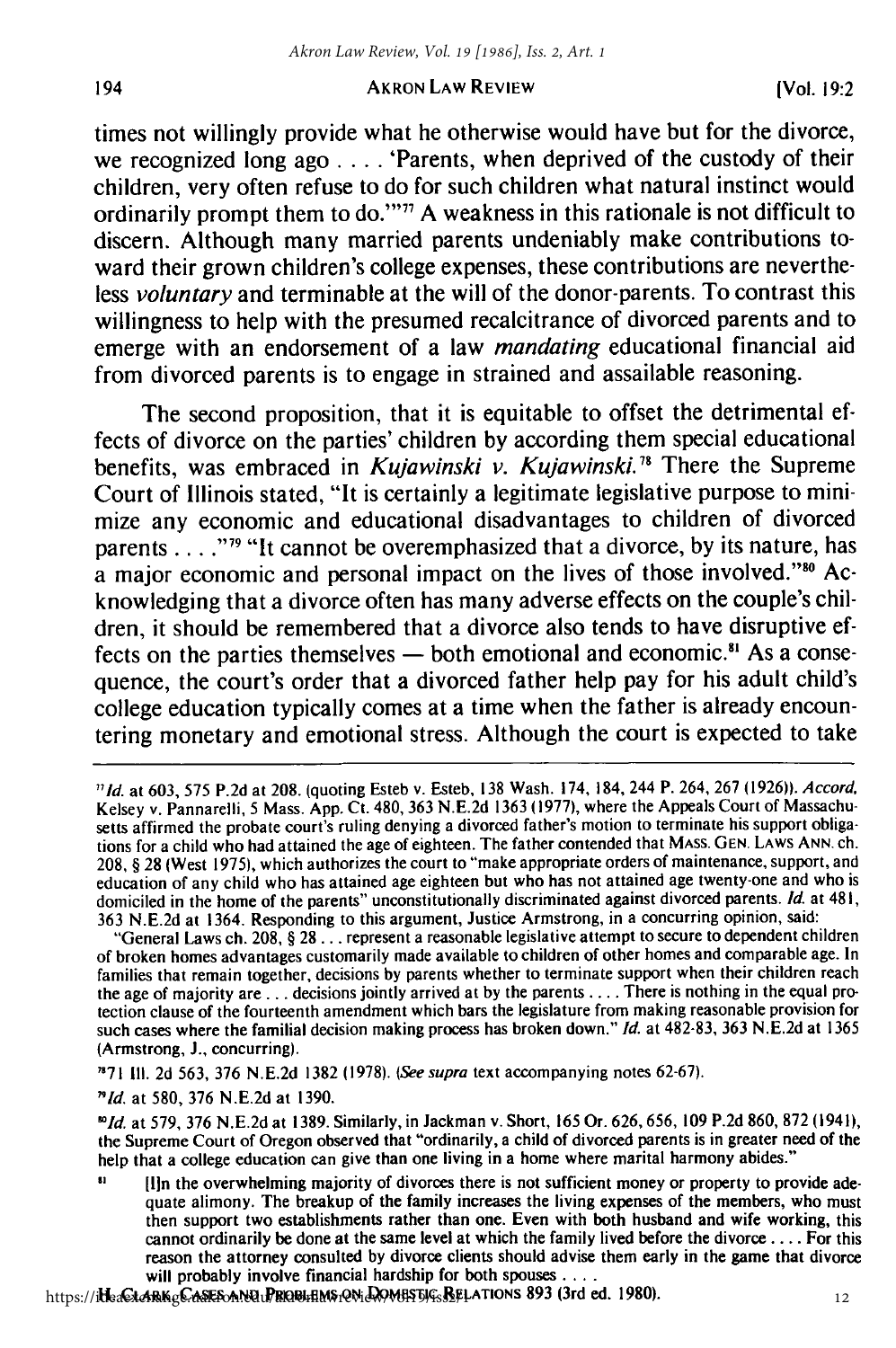Fall, **1985)**

#### PARENTS' SUPPORT **OBLIGATIONS**

into consideration the parent's ability to pay, $s<sup>2</sup>$  it is often difficult for a divorcing father, who is already undergoing a domestic crisis, to foresee and document the multitude of expenses that he will confront in his new life. On balance, it would appear that the fairest approach would be to let the postmajority children of divorced parents pursue the same funding avenues as other students of limited means utilize.<sup>83</sup>

## V. SUMMARY **AND** CONCLUSION

At common law, a parent was legally obligated to support his children only through their minority. Today, a majority of states have by legislation or court decision extended this duty to encompass adult children who are incapacitated to the extent that they are unable to be self-supporting.<sup>84</sup> Since such afflicted children are not realistically "emancipated,"<sup>85</sup> and since they obviously require maintenance, such an extension of the support obligation seems eminently reasonable; and, it is submitted that all jurisdictions should recognize such a duty. A few jurisdictions have laws requiring parental support of teenage adult children who have not yet completed high school. These laws appear to be worthwhile and deserving of consideration in other states. Statutes and appellate court decisions in several states have authorized domestic relations courts to order divorced parents to help finance their post-majority children's college education. Since married parents have no similar legal obligation, such laws seem discriminatory, even though the few rulings on their constitutionality have sustained them. Moreover, the policy arguments advanced in favor of mandating such parental aid do not appear persuasive. As the current trend away from long-term alimony tends to suggest, $\alpha$  in a free society the law should force one adult to subsidize another only in compelling circumstances; and, a young adult's desire to attend college, however laudable it may be, cannot reasonably be said to meet this test. If the ambition and aptitude are

The court believes that the various factors that have to be considered [in evaluating an application for post-majority support] are the following:

- **1.** The amount of support (or school cost) sought.
- 2. The ability of the noncustodial parent to pay that cost, and its relation to the type of schooling sought.
- 3. The financial position of the custodial parent.
- 4. The commitment and aptitude of the child to the schooling in question **....**
- *Id.* at 445-46, 400 A.2d at 1236.

*83See supra* text following note 40.

*"See* Castle v. Castle, 15 Ohio St. 2d 279, 282, 473 N.E.2d 803, **806** (1984).

"in Koltay v. Koltay, 667 P.2d 1374, 1376, (Colo. 1983), the Supreme Court of Colorado declared that "if a child is physically or mentally incapable of self-support when he attains the age of majority, emancipation does not occur, and the duty of parental support continues for the duration of the child's disability.

"\*"Growing antipathy to the who concept of alimony is easy to detect **....** A basic change in attitudes Published by Thear is in the making." H.D. KRAUSE. FAMILY LAW IN A NUTSHELL 332 (1977)

195

*<sup>2</sup> See* Lord v. Lord, 96 Misc. **2d** 434, 438-40, 409 N.Y.S.2d 46, 49 (N.Y. Fam. Ct. 1978); Ross v. Ross, 167 N.J. Super. 441 400 A.2d 1233 (1979). In the latter case, the Superior Court of New Jersey ordered a divorced father to continue paying weekly child support to his daughter, a first-year law student, until she completed professional school. *Id.* Said the court: